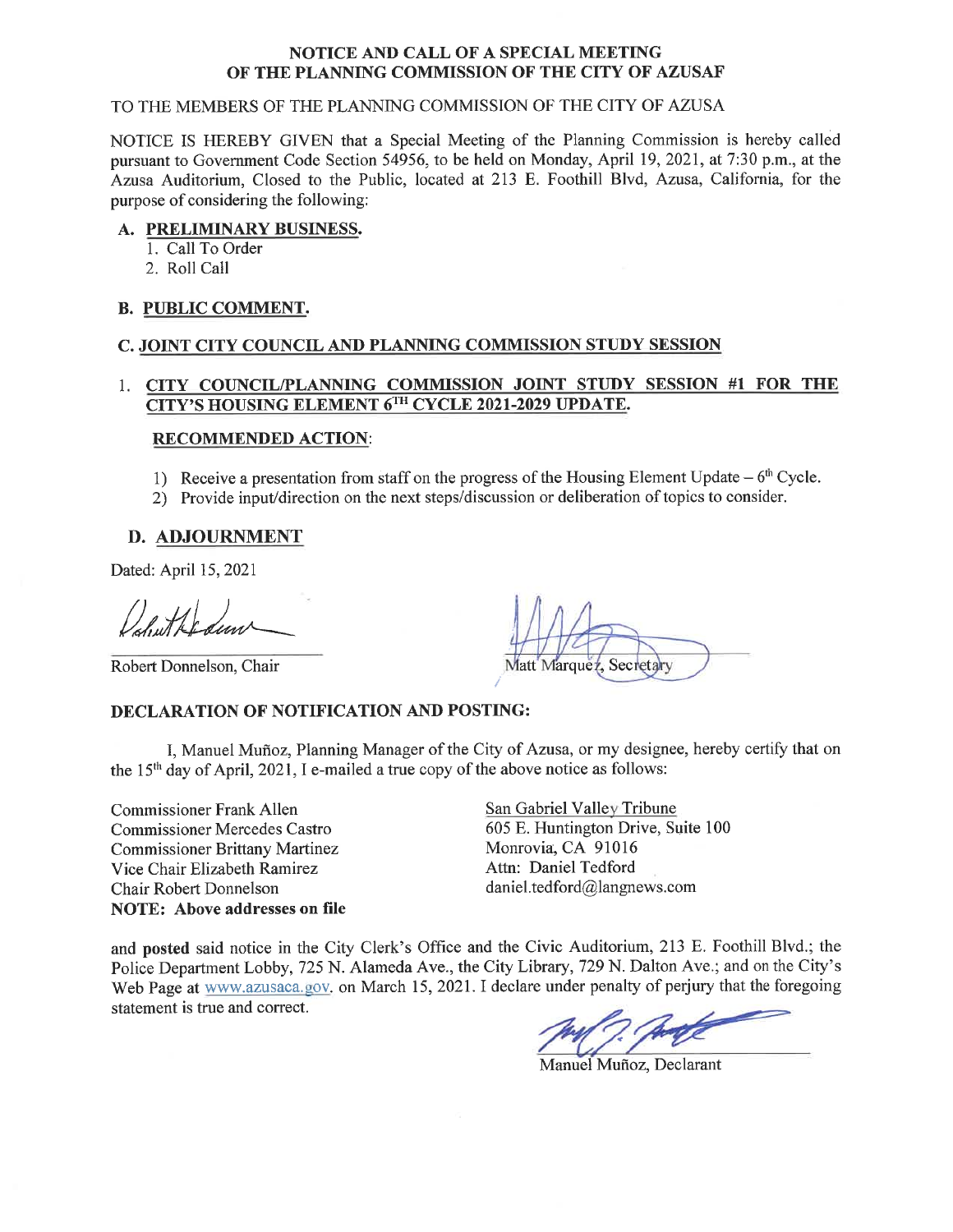

# **AGENDA**

## **REGULAR MEETING OF THE CITY COUNCIL, THE SUCCESSOR AGENCY TO THE FORMER REDEVELOPMENT AGENCY, THE PUBLIC FINANCING AUTHORITY AND JOINT PLANNING COMMISSION MEETING OF THE CITY OF AZUSA**

## **CORONAVIRUS (COVID-19) ADVISORY**

Due to the local State of Emergency resulting from the threat of Novel Coronavirus (COVID-19), Governor Newsom has issued Executive Order N-29-20 in which Section 3 supersedes Paragraph 11 of Executive Order N-25-20 (issued on March 12, 2020) addressing Brown Act regulations. This new order states that the City does not need to make a physical location available for members of the public to observe a public meeting and offer public comment. The Order allows the City to hold City Council/Board meetings via teleconferencing and allows for members of the public to observe and address the meeting telephonically or electronically.

**To comply with the recent Health Orders issued by the Governor and Los Angeles County Health Department, the City Council meetings scheduled for Monday, April 19, 2021 at 6:30 & 7:30 p.m. are Closed to the Public.** Those wishing to comment on items virtually on the closed session agenda 6:30 P.M. may do so by calling **(669) 900-6833** and when prompted entering the following meeting ID # **938 0139 2313** between 6:00 P.M - 6:30 P.M. Those wishing to make public comment virtually on the Regular City Council meeting agenda at 7:30 P.M. may do so by calling **(669) 900-6833** and when prompted entering the following meeting ID # **978 0215 2782** between 6:30 P.M. – 7:30 P.M. No calls will be accepted after 7:30 P.M. Please note if you call in for Public Comment, you will be placed in a waiting room up until your turn to speak. **NOTE: You will not be able to hear the meeting live from the call but may access the meeting by clicking the link below or on your local cable access channel.** Members of the public may also submit written comment by emailing [PublicComment@azusaca.gov](mailto:PublicComment@azusaca.govEmailed) by 5:30pm. Emailed public comments will be provided to the City Council and will be part of the record but will not be read aloud. (Email Comments shall be limited to no more than 250 words).

View the City Council meeting live at the City's website [https://www.ci.azusa.ca.us/1389/Watch-Meetings-](https://www.ci.azusa.ca.us/1389/Watch-Meetings-Online)[Online,](https://www.ci.azusa.ca.us/1389/Watch-Meetings-Online) or Channel 3 (Spectrum).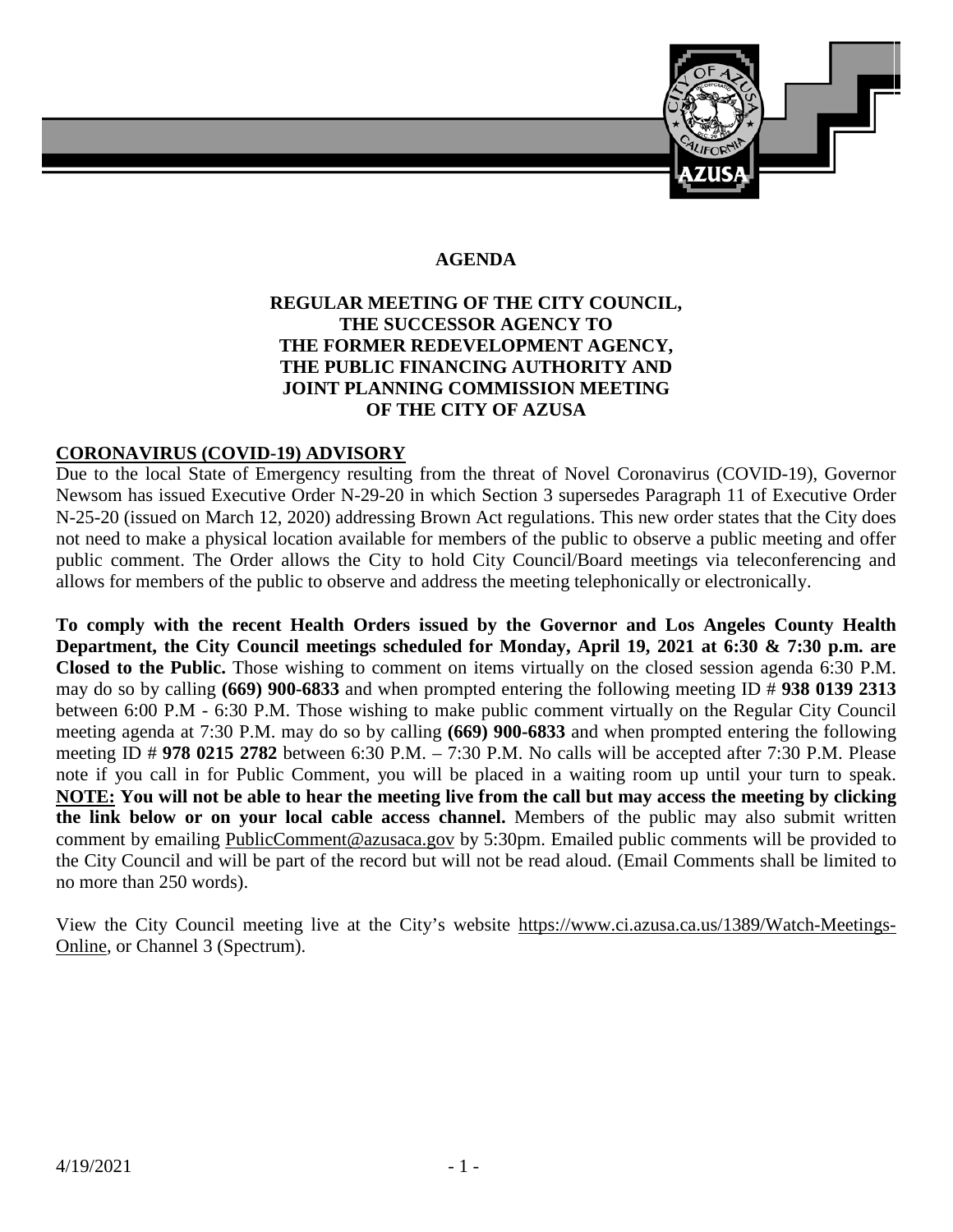#### **AZUSA AUDITORIUM – CLOSED TO THE PUBLIC 213 EAST FOOTHILL BOULEVARD AZUSA, CA 91702**

 **MONDAY, APRIL 19, 2021 6:30 P.M. Closed Session 7:30 P.M. Regular Meeting** 

#### **AZUSA CITY COUNCIL**

**ROBERT GONZALES MAYOR** 

**JESSE AVILA, JR. EDWARD J. ALVAREZ MAYOR PRO-TEM COUNCILMEMBER**

## **URIEL E. MACIAS ANDREW N. MENDEZ COUNCILMEMBER COUNCILMEMBER**

## **6:30 P.M.**

- 1. Call to Order
- 2. Roll Call

#### **CLOSED SESSION**

## **NOTICE TO THE PUBLIC FOR CLOSED SESSION**

*Prior to going into closed session the City Council will convene in the Auditorium serving as Council Chambers to take public comment on the closed session items only. General public comment will be provided for during the regular portion of the meeting beginning at 7:30 P.M.* 

## 1. **CONFERENCE WITH LEGAL COUNSEL – EXISTING LITIGATION Pursuant to California Government Code, Section 54956.9(d)(1).**

Case Name: City of Azusa v. 534 E. Foothill, LLC; LASC Case No. 19PSCP00162

#### 2. **CONFERENCE WITH REAL PROPERTY NEGOTIATORS – Pursuant to California Government Code, Section 54956.8.**

| <b>City Negotiators:</b>    | Sergio Gonzalez, City Manager and Matt Marquez, Director of Economic & |
|-----------------------------|------------------------------------------------------------------------|
|                             | <b>Community Development</b>                                           |
| <b>Property Address:</b>    | 975 W. Foothill, APNs 8605-019-906 and 907.                            |
| <b>Negotiating Parties:</b> | Al Cabraloff, Spectrum                                                 |
| <b>Under Negotiation:</b>   | Price and Terms                                                        |

## **7:30 P.M. - REGULAR MEETING OF THE CITY COUNCIL, THE SUCCESSOR AGENCY, THE PUBLIC FINANCING AUTHORITY AND JOINT PLANNING COMMISSION MEETING.**

## **NOTICE TO THE PUBLIC FOR REGULAR MEETING.**

*In compliance with Government Code Section 54957.5, copies of staff reports or other written documentation relating to each item of business referred to on the Agenda are on file in the Office of the City Clerk - 213 E. Foothill Blvd.; copies for public view are at the Azusa City Library - 729 N. Dalton Ave., Azusa Police Department Lobby - 725 N. Alameda Ave., and the City of Azusa Web Page www.azusaca.gov. Persons who*  wish to speak during the Public Participation portion of the Agenda or on a Public Hearing item, shall fill out a *card requesting to speak and shall submit it to the City Clerk prior to 7:30 P.M.; cards submitted after this time will not be accepted.*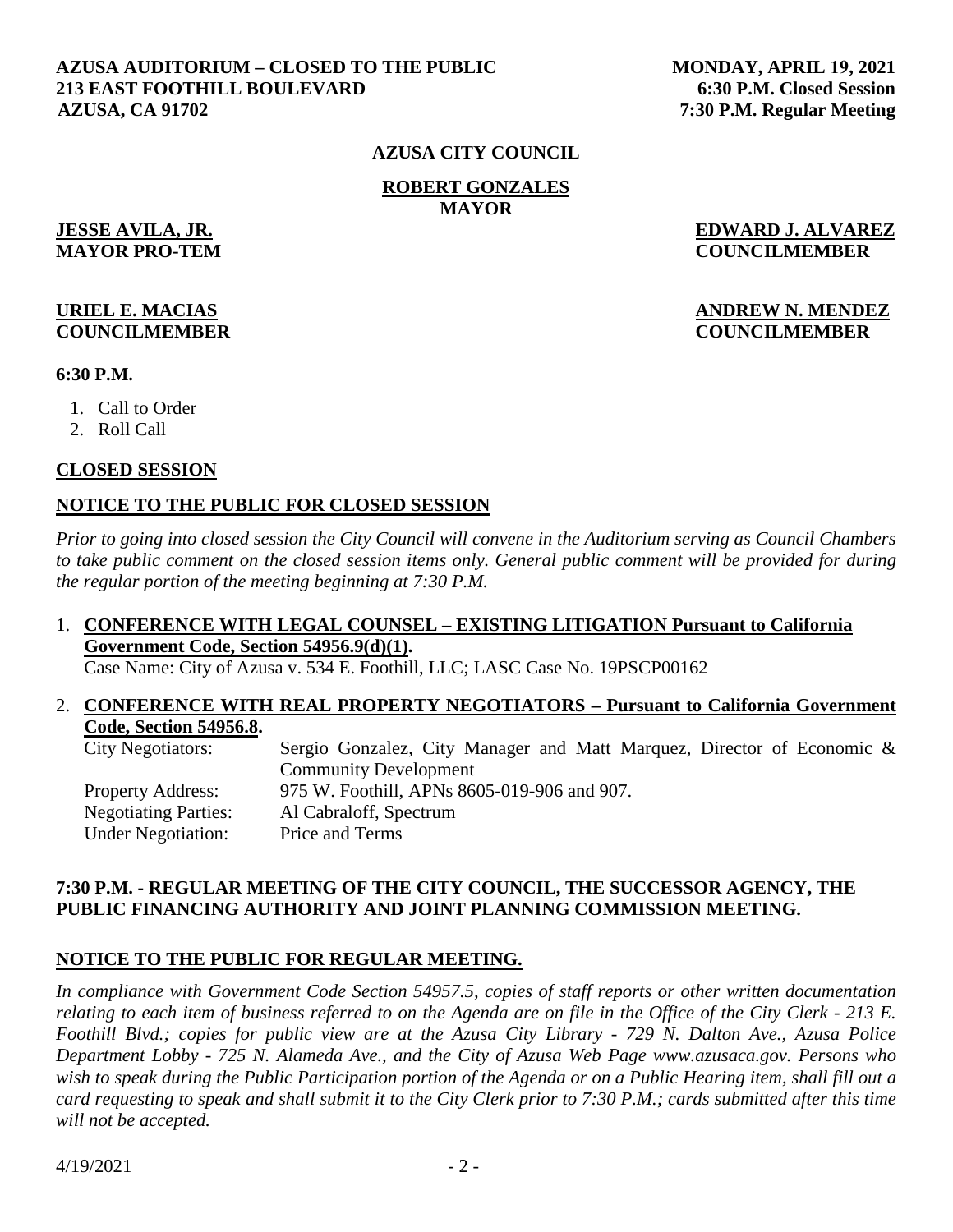# **A. PRELIMINARY BUSINESS**

- 1. Call to Order
- 2. Roll Call City Council
- 3. Roll Call Planning Commission
- 4. Flag Salute
- 5. Invocation Pastor Felix Garcia, Centro Esperanza Church
- 6. Closed Session Report by the City Attorney

# **CEREMONIAL - None**

# **B. PUBLIC PARTICIPATION**

*This time has been set aside for persons in the audience to make public comments on items within the subject matter jurisdiction of the council/agency board that are not listed on this agenda or are listed on this agenda as an item other than a public hearing item. Members of the audience will have the opportunity to address the City Council/Agency Board about public hearing items at the time the public hearing is held. Under the provisions of the Brown Act, the Council/Agency Board is prohibited from taking action on oral requests, but may refer the matter to staff or to a subsequent meeting. The Council/Agency Board will respond after public comment has been received. Each person or representative of a group shall be allowed to speak without interruption for up to five (5) continuous minutes, subject to compliance with applicable meeting rules. Questions to the speaker or responses to the speaker's questions or comments shall be handled after the speaker has completed his/her comments. Public Participation will be limited to sixty (60) minutes.*

# **C. JOINT CITY COUNCIL AND PLANNING COMMISSION STUDY SESSION**

## 1. **CITY COUNCIL/PLANNING COMMISSION JOINT STUDY SESSION #1 FOR THE CITY'S HOUSING ELEMENT 6TH CYCLE 2021-2029 UPDATE.**

# **RECOMMENDED ACTION**:

- 1) Receive a presentation from staff on the progress of the Housing Element Update  $6<sup>th</sup>$  Cycle.
- 2) Provide input/direction on the next steps/discussion or deliberation of topics to consider.

# **ADJOURNMENT OF JOINT STUDY SESSION**

# **D. REPORTS, UPDATES, AND ANNOUNCEMENTS FROM STAFF/COUNCIL**

- 1. City Manager Communications.
- 2. Mayor Pro-Tem Avila: Request for Proclamation declaring April 2021 as "Donate Life Month" in the City of Azusa.

# **E. SCHEDULED ITEMS – None**

# **F. CONSENT CALENDAR – CITY COUNCIL**

The *Consent Calendar adopting the printed recommended actions will be enacted with one vote. If Councilmembers or Staff wish to address any item on the Consent Calendar individually, it will be considered under SPECIAL CALL ITEMS.*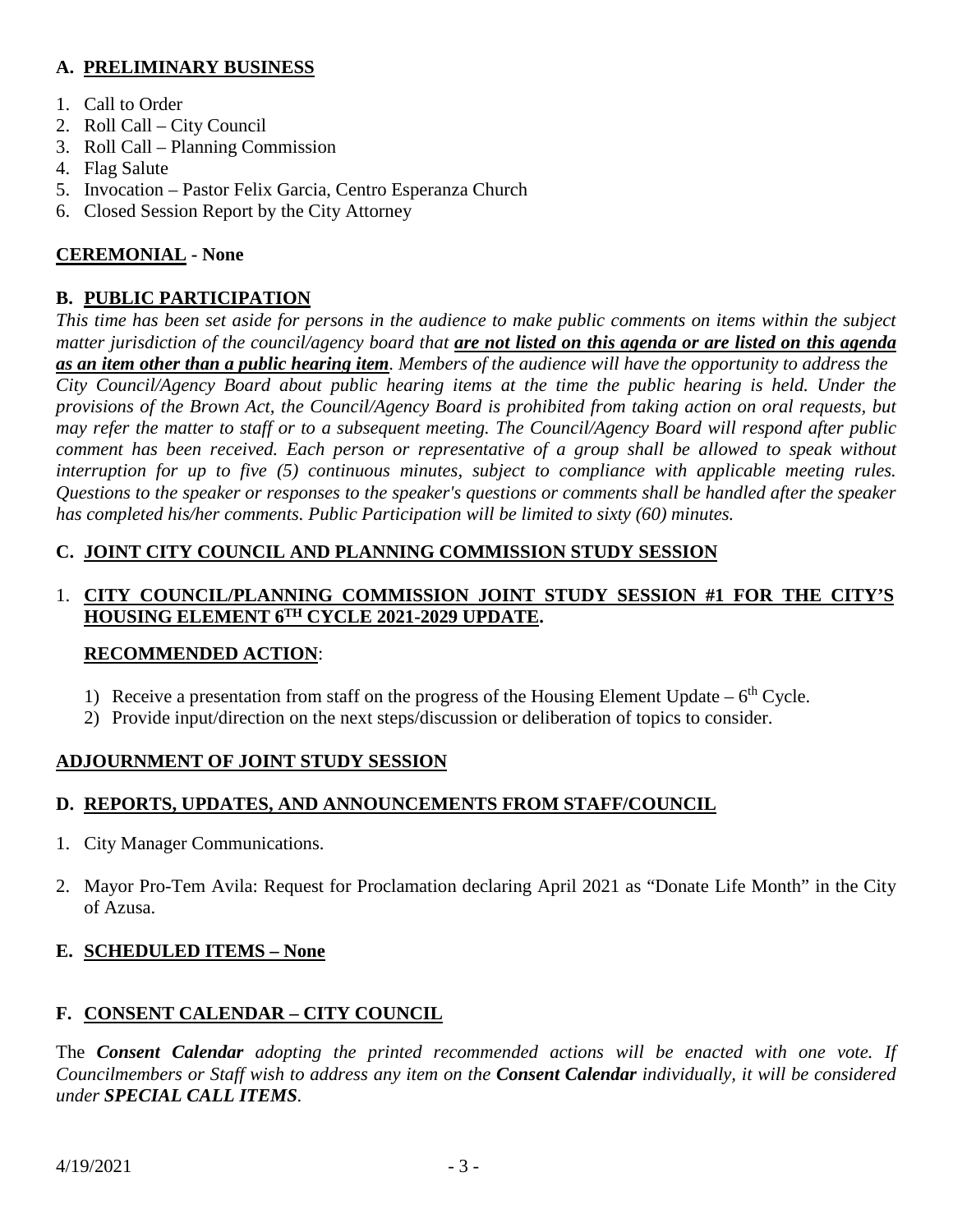## 1. **MINUTES OF THE REGULAR MEETING OF APRIL 5, 2021.**

## **RECOMMENDED ACTION:**

Approve minutes as written.

## 2. **RESOLUTION AUTHORIZING PAYMENTS OF WARRANTS BY THE CITY DATED APRIL 1, 2021 THROUGH APRIL 14, 2021.**

## **RECOMMENDED ACTION**:

Adopt Resolution No. 2021-C16 allowing certain claims and demands and specifying the funds out of which the same are to be paid.

## 3. **HUMAN RESOURCES ACTION ITEMS.**

## **RECOMMENDED ACTION**:

Approve the following Personnel Action Requests in accordance with the City of Azusa Civil Service Rules and applicable Memorandum of Understanding(s).

## 4. **CITY TREASURER'S STATEMENT OF CASH AND INVESTMENT BALANCES FOR THE MONTH OF JANUARY 2021.**

## **RECOMMENDED ACTION**:

Receive, review, and file the City Treasurer's Report for the month of January 2021.

## 5. **ACCEPTANCE OF "DIA DE LOS NIÑO'S" GRANT FROM THE CALIFORNIA STATE LIBRARY.**

# **RECOMMENDED ACTION:**

Accept the grant award from the California State Library; and Approve necessary budget amendments and adjust the current fiscal year budget accordingly.

## 6. **ACCEPTANCE OF GRANT FROM CALIFORNIA STATE LIBRARY FOR THE CALIFORNIA LIBRARIES CULTIVATING RACIAL EQUITY AND INCLUSION INITIATIVE.**

## **RECOMMENDED ACTION:**

Accept the grant award from California State Library; and Approve necessary budget amendments and adjust the current fiscal year budget accordingly.

## 7. **ACCEPTANCE OF "LEVEL UP WITH THE LIBRARY" GRANT FROM THE CALIFORNIA STATE LIBRARY.**

# **RECOMMENDED ACTION:**

Accept the LSTA Grant award from the California State Library; and Approve necessary budget amendments and adjust the current fiscal year budget accordingly.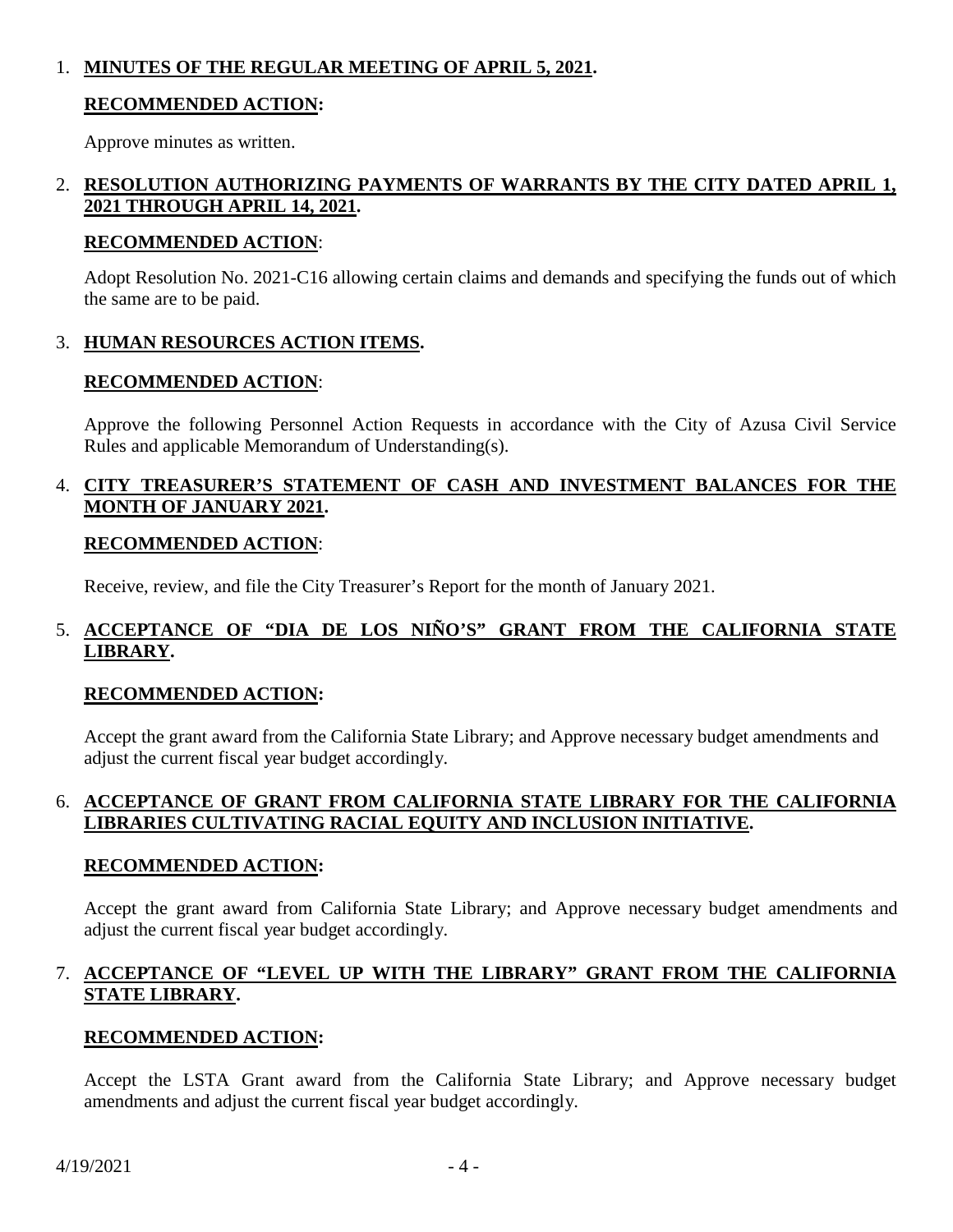## 8. **ACCEPTANCE OF GRANT FROM SOUTHERN CALIFORNIA LIBRARY COOPERATIVE AND THE STATE LIBRARY FOR RESOURCES TO BRIDGE THE DIGITAL DIVIDE.**

## **RECOMMENDED ACTION:**

Accept the Grant award from the SCLC and California State Library; and Approve necessary budget amendments and adjust the current fiscal year budget accordingly.

## 9. **DECLARATION OF SURPLUS PROPERTY PURSUANT TO AB 1486 – 622 AND 624 NORTH SAN GABRIEL AVENUE IN THE CITY OF AZUSA, CALIFORNIA, COUNTY OF LOS ANGELES, (APNs: 8611-004-912 & 913, and 8611-004-914).**

## **RECOMMENDED ACTION:**

Find that the declaration of surplus property is exempt from environmental review pursuant to the California Environmental Quality Act; and adopt Resolution No. 2021-C17, declaring that the property located at 622 and 624 North San Gabriel Avenue (APNs: 8611-004-912 & 913, and 8611-004-914) is non-exempt surplus land and is no longer necessary for the City's use and directing the City Manager to follow the procedures set forth in the Surplus Land Act, California Government Code Section 54220, et seq., as amended by AB 1486, for the sale of surplus land.

## 10. **REQUEST TO APPROVE AGREEMENT WITH CLIENT FIRST FOR VOIP IMPLEMENTATION SERVICES.**

## **RECOMMENDED ACTION**:

Waive the competitive bidding process as authorized under Azusa Municipal Code section 2-517(38) Solicitation and Bidding exceptions; Computers, Computer components and services; Approve Professional Services Agreement with Client First in a not to exceed amount \$40,000; and Authorize the Mayor to sign and execute the Professional Services Agreement and Scope of Work, in a form acceptable to the City Attorney, on behalf of the City.

## 11. **APPROVE THE PURCHASE AND INSTALLATION OF PLAYGROUND EQUIPMENT AT VETERANS FREEDOM PARK BY MIRACLE PLAYGROUND SALES AND THEIR SUBCONTRACTOR ORTCO, INC.**

## **RECOMMENDED ACTION**:

Waive the competitive bid process as authorized under Azusa Municipal Code Section 2.521(a) and approve the purchase and installation of new playground equipment at Veterans Freedom Park by Miracle Playground Sales and subcontractor Ortco, Inc. in the amount of \$164,800.25, which includes a 10% contingency.

## 12. **ACCEPTANCE OF PROJECT COMPLETION AND AUTHORIZATION TO FILE A NOTICE OF COMPLETION FOR THE TRAFFIC MANAGEMENT SYSTEM PROJECT NO. 66117C, 66117I, 66118C AND 66117J.**

## **RECOMMENDED ACTION**:

Accept the project improvements; and Authorize Staff to file a Notice of Completion for the Traffic Management System Project No. 66117C, 66117I, 66118C, 66117J, and 66121C.